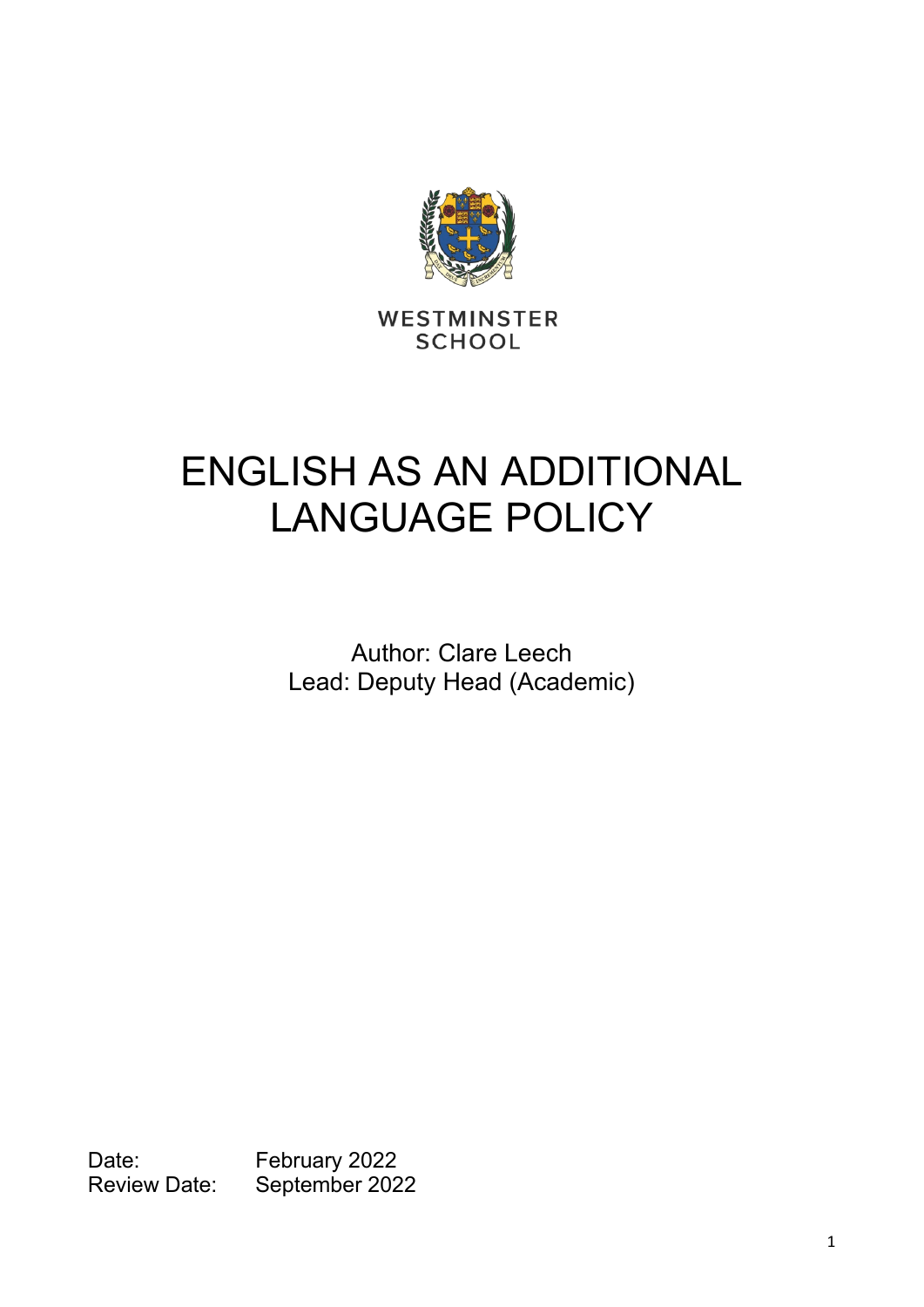

### WESTMINSTER **SCHOOL**

## **ENGLISH AS AN ADDITIONAL LANGUAGE POLICY**

#### **INTRODUCTION**

Westminster School has many pupils for whom English is an additional or second language (EAL) to their native language. EAL pupils, from complete beginners to those with considerable fluency, will have varying degrees of difficulty in accessing the full curriculum and in achieving their full potential. We are entirely committed to ensuring that EAL and / or international pupils at Westminster are provided with the best opportunities to enable them to make progress within our curriculum and to become confident communicators of English.

The provision of this support fulfils the requirements of the Race Relations Act of 1976, and Race Relations (Amendment) Act 2000 which seek to promote Equality of Opportunity and to eliminate discrimination in the provision of education.

This policy applies to all pupils at the School, enabling the formulation of strategies that ensure EAL pupils are fully supported in acquiring the requisite English language skills they require in order to access the curriculum, thereby fulfilling their academic potential.

#### **PRINCIPLES UNDERLYING PRACTICE**

The School is committed to providing a high quality of education in English which provides all pupils with the opportunity to learn and make progress, and which fosters key competencies: speaking, listening, literacy and numeracy skills. As the School welcomes pupils with a variety of linguistic backgrounds, it is important that its English as an Additional Language (EAL) policy is flexible, thereby allowing the School to incorporate the needs of pupils' different learning styles, while at the same time exposing them to a variety of pedagogical approaches. All teachers are responsible for assisting EAL pupils in their language development. Activities that allow EAL pupils to work on tasks with peers who have English as a first language will enhance the language and social development of all learners.

#### **ASSESSMENT AND SUPPORT**

The School is a high-achieving academic environment, and a good standard of English is expected upon entry in order to thrive academically. Pupils joining in the Lower School will invariably have been prepared for ISEB tests, Common Entrance or the Challenge, in which English will have been assessed.

For pupils joining in the Sixth Form, their level of English is assessed through a variety of methods, including written subject tests, the personal statement and interviews. Applicants who apply either from countries where English is not the first language or English-speaking schools where they have been enrolled for less than 3 years, are also required to sit UKiset tests. All new pupils are